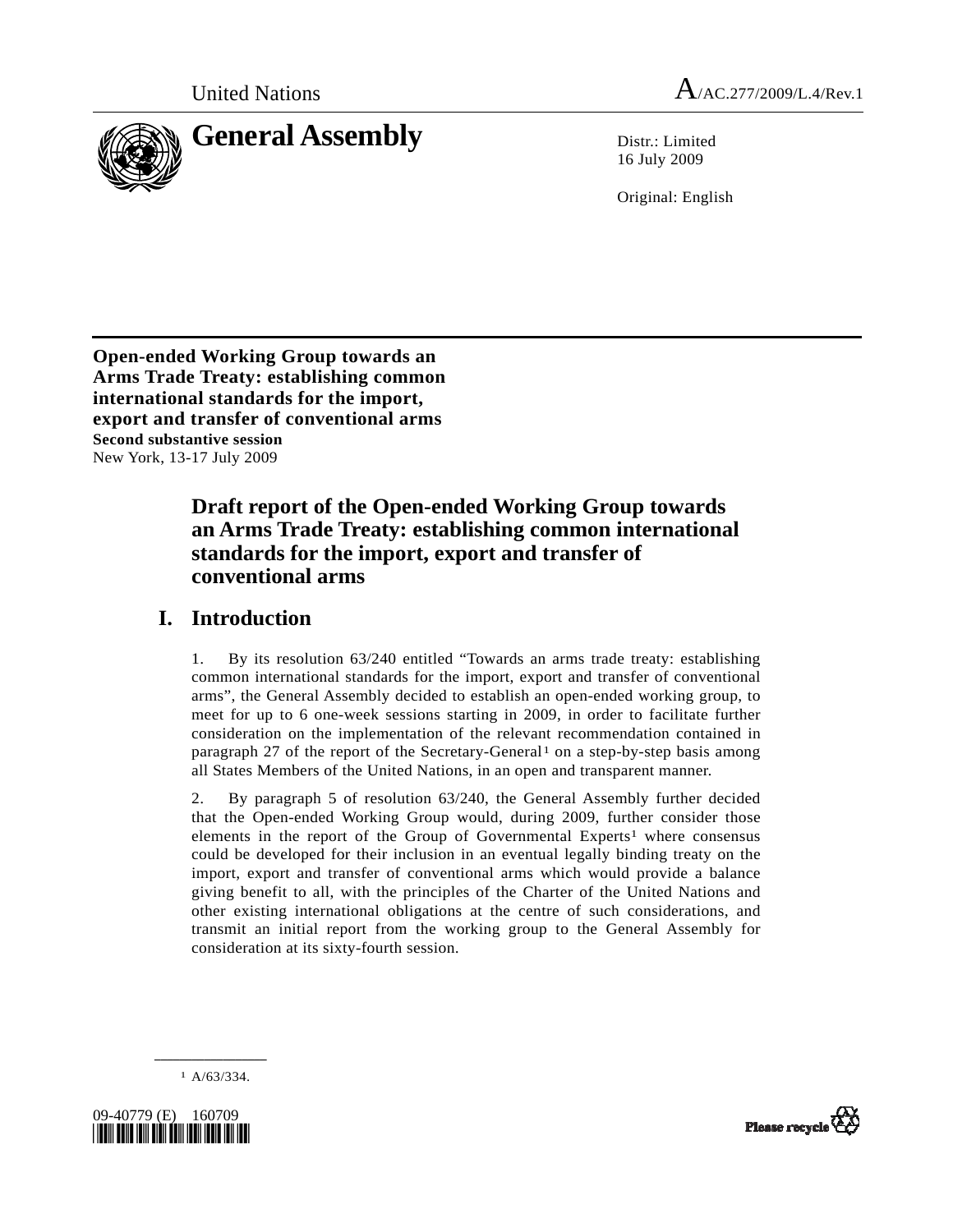# **II. Organizational matters**

#### **A. Opening and duration of the sessions**

3. Pursuant to General Assembly resolution 63/240, the Open-ended Working Group towards an Arms Trade Treaty: establishing common international standards for the import, export and transfer of conventional arms, held an organizational session on 23 January and two substantive sessions from 2 to 6 March and 13 to 17 July 2009. During the course of its sessions, the Open-ended Working Group held ... meetings, including two organizational meetings.

4. The Department for General Assembly and Conference Management provided the Secretary of the Open-ended Working Group. The Office for Disarmament Affairs provided support to the Working Group on substantive issues.

5. The organizational session was opened by the High Representative for Disarmament Affairs, Sergio Duarte, who conducted the appointment of the Chairperson of the Open-ended Working Group. At the first substantive session, on 2 March, Hannelore Hoppe, Deputy to the High Representative, delivered a statement on his behalf.

### **B. Officers**

6. At its organizational session, on 23 January, at the 1st and 8th meetings of the first substantive session, on 2 and 6 March, and at the 1st meeting of the second substantive session, on 13 July 2009, the Open-ended Working Group appointed the following officers for the sixty-third session of the General Assembly by acclamation:

*Chairperson*:

Roberto García Moritán (Argentina)

*Vice-Chairpersons*:

Bulgaria, Czech Republic, Finland, Japan, Kenya, South Africa, Switzerland, Uruguay and Yemen.

#### **C. Adoption of the agenda**

7. At the first substantive session, the Open-ended Working Group adopted its provisional agenda (A/AC.277/2009/L.2/Rev.1), as follows:

- 1. Adoption of the agenda.
- 2. Statement by the High Representative for Disarmament Affairs.
- 3. Appointment of members of the Bureau.
- 4. Goals and objectives of a feasible arms trade treaty.
- 5. Consideration of the scope of a potential arms trade treaty.
- 6. Consideration of the principles and draft parameters of a potential arms trade treaty.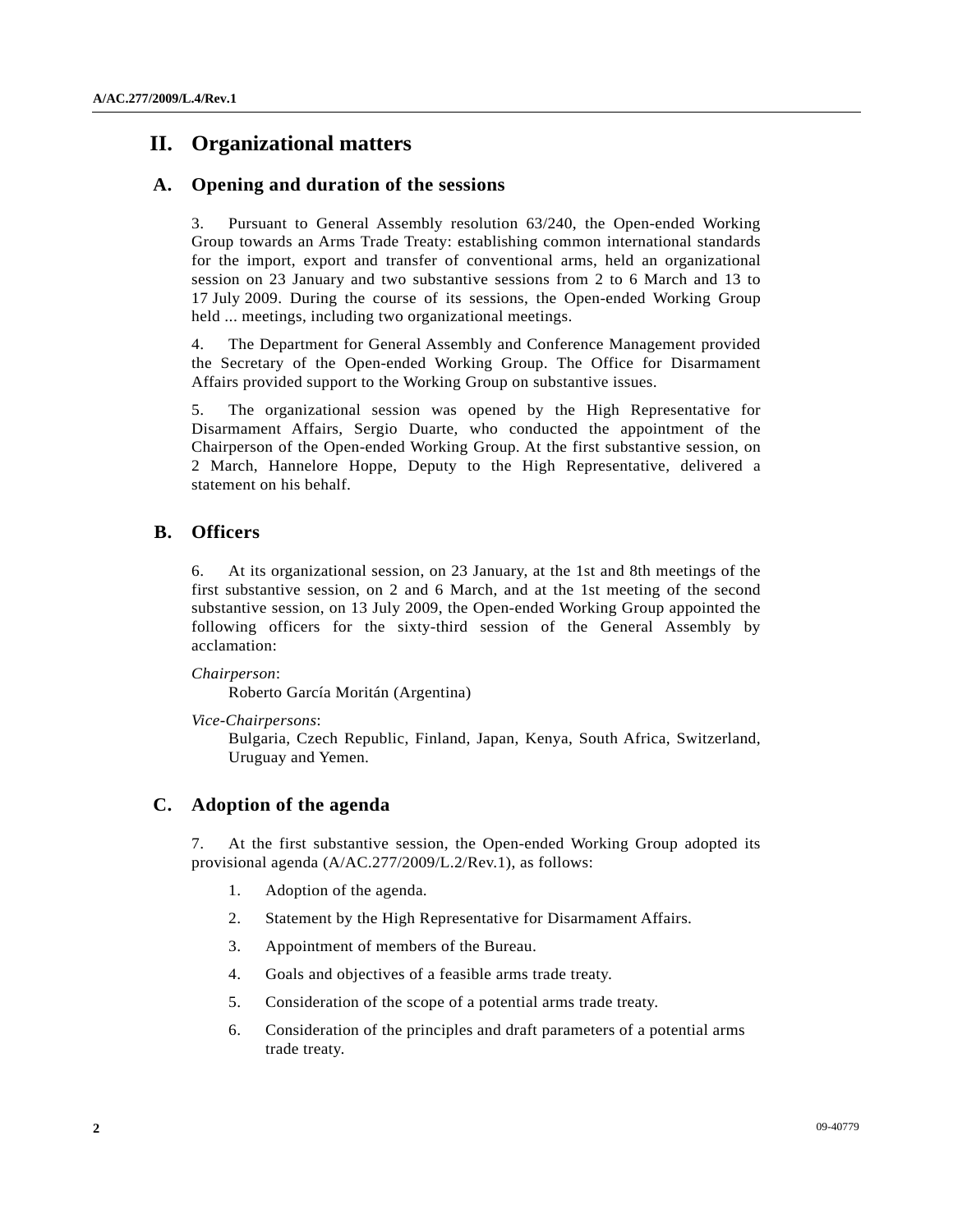- 7. Other aspects to be addressed by a potential arms trade treaty.
- 8. Other matters.

8. At the second substantive session, the Open-ended Working Group adopted its provisional agenda (A/AC.277/2009/L.3), as follows:

- 1. Adoption of the agenda.
- 2. Appointment of members of the Bureau.
- 3. Goals and objectives of a feasible arms trade treaty.
- 4. Consideration of the scope of a potential arms trade treaty.
- 5. Consideration of the principles and draft parameters of a potential arms trade treaty.
- 6. Other aspects to be addressed by a potential arms trade treaty.
- 7. Report to the General Assembly at its sixty-fourth session.
- 8. Other matters.

9. At the first meeting of its first substantive session, on 2 March, the Openended Working Group decided to accredit the Defense Small Arms Advisory Council to meetings of the Open-ended Working Group for the sixty-third session of the General Assembly. The Open-ended Working Group also decided that the decision should not set a precedent and should be strictly limited to participation in meetings of the Open-ended Working Group.

#### **D. Documentation**

- 10. The Open-ended Working Group had before it the following documents:
	- (a) Provisional agenda for the organizational session (A/AC.277/2009/L.1)
	- (b) Provisional agenda for the first substantive session (A/AC.277/2009/L.2/Rev.1)
	- (c) Provisional agenda for the second substantive session (A/AC.277/2009/L.3)
	- (d) Documentation of the Open-ended Working Group (A/AC.277/2009/INF/1)
	- (e) Towards an arms trade treaty: establishing common international standards for the import, export and transfer of conventional arms note by the Secretary-General (A/63/334)
	- (f) Towards an arms trade treaty: establishing common international standards for the import, export and transfer of conventional arms report of the Secretary-General (A/62/278 (Parts I and II) and Add.1-4).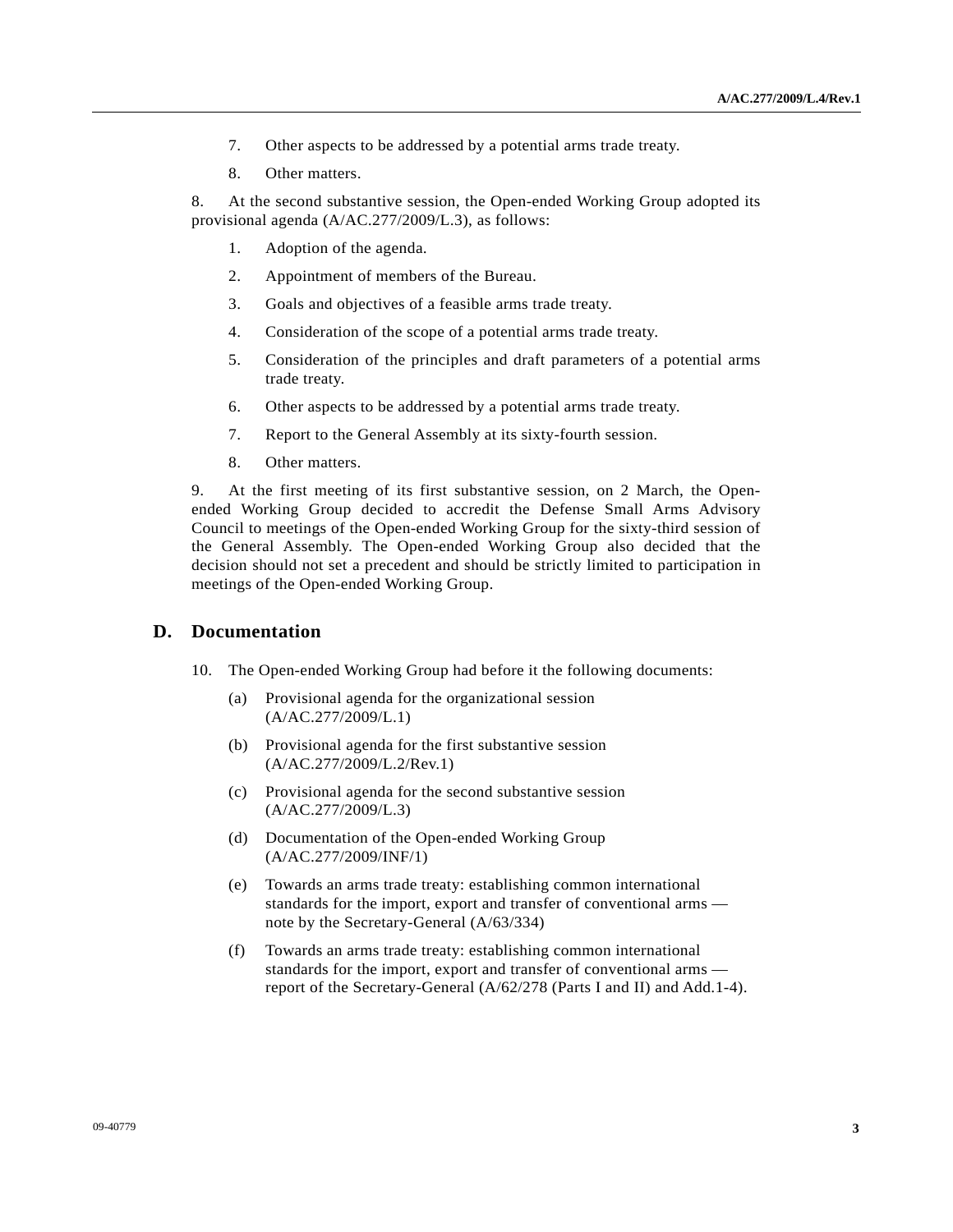# **III. Proceedings of the Open-ended Working Group at its first and second substantive sessions**

#### **A. Goals and objectives of a feasible arms trade treaty**

11. At the 1st, 2nd and 3rd meetings of its first substantive session, held on 2 and 3 March 2009, the Open-ended Working Group discussed goals and objectives of a feasible arms trade treaty. Statements were made by the representatives of Algeria, Argentina, Australia, Austria, Belarus, Brazil, Canada, China, Colombia, Cuba, the Czech Republic (on behalf of the European Union and the associated countries), Egypt, El Salvador, Finland, Germany, India, Indonesia, Ireland, Israel, Italy, Japan, Kenya, Mexico, Morocco, the Netherlands, New Zealand, Nigeria, Pakistan, Portugal, Qatar, the Republic of Korea, the Russian Federation, Saudi Arabia, South Africa, Spain, Sweden, Switzerland, Togo, Trinidad and Tobago, Turkey, the United Kingdom, Venezuela (Bolivarian Republic of) and Yemen (on behalf of the Group of Arab States). A statement was also made by the Permanent Observer of the Holy See.

12. At the 1st and 2nd meetings of its second substantive session, held on 13 July 2009, statements under this agenda item were made by the representatives of Argentina, Brazil, Canada, China, France, Guatemala, India, Indonesia, Italy, Japan, Kenya, Mexico, New Zealand, Nigeria (on behalf of the African Group), Peru, the Russian Federation, Sweden (on behalf of the European Union and the associated countries), Switzerland, Ukraine and the United Republic of Tanzania. A statement was also made by the observer for the International Committee of the Red Cross.

### **B. Consideration of the scope of a potential arms trade treaty**

13. At the 4th and 5th meetings of its first substantive session, held on 3 and 4 March 2009, the Open-ended Working Group discussed agenda item 5, entitled "Consideration of the scope of a potential arms trade treaty". Statements were made by the representatives of Argentina, Austria, Australia, Bangladesh, Belarus, Belgium, Benin, Brazil, Bulgaria, Canada, China, Colombia, Congo, Côte d'Ivoire, Cuba, Egypt, El Salvador, Finland, France, Germany, Indonesia, Ireland, Israel, Italy, Japan, Mexico, the Netherlands, New Zealand, Nigeria, Pakistan, the Republic of Korea, Romania, the Russian Federation, South Africa, Spain, Sweden, Switzerland, Togo, Trinidad and Tobago, the United Kingdom and Uruguay. A statement was also made by the observer for the International Committee of the Red Cross.

14. At the 2nd and 3rd meetings of its second substantive session, held on 13 and 14 July 2009, statements under this agenda item were made by the representatives of Argentina, Australia, Brazil, Canada, China, Colombia, Costa Rica, Côte d'Ivoire, Cuba, Egypt, El Salvador, Finland, Germany, Guatemala, India, Indonesia, Italy, Japan, Mexico, the Netherlands, New Zealand, Nicaragua, Pakistan, Peru, Romania, the Russian Federation, South Africa, Switzerland, the United States and Uruguay. Statements were also made by the Permanent Observer of Palestine and the observer for the International Committee of the Red Cross.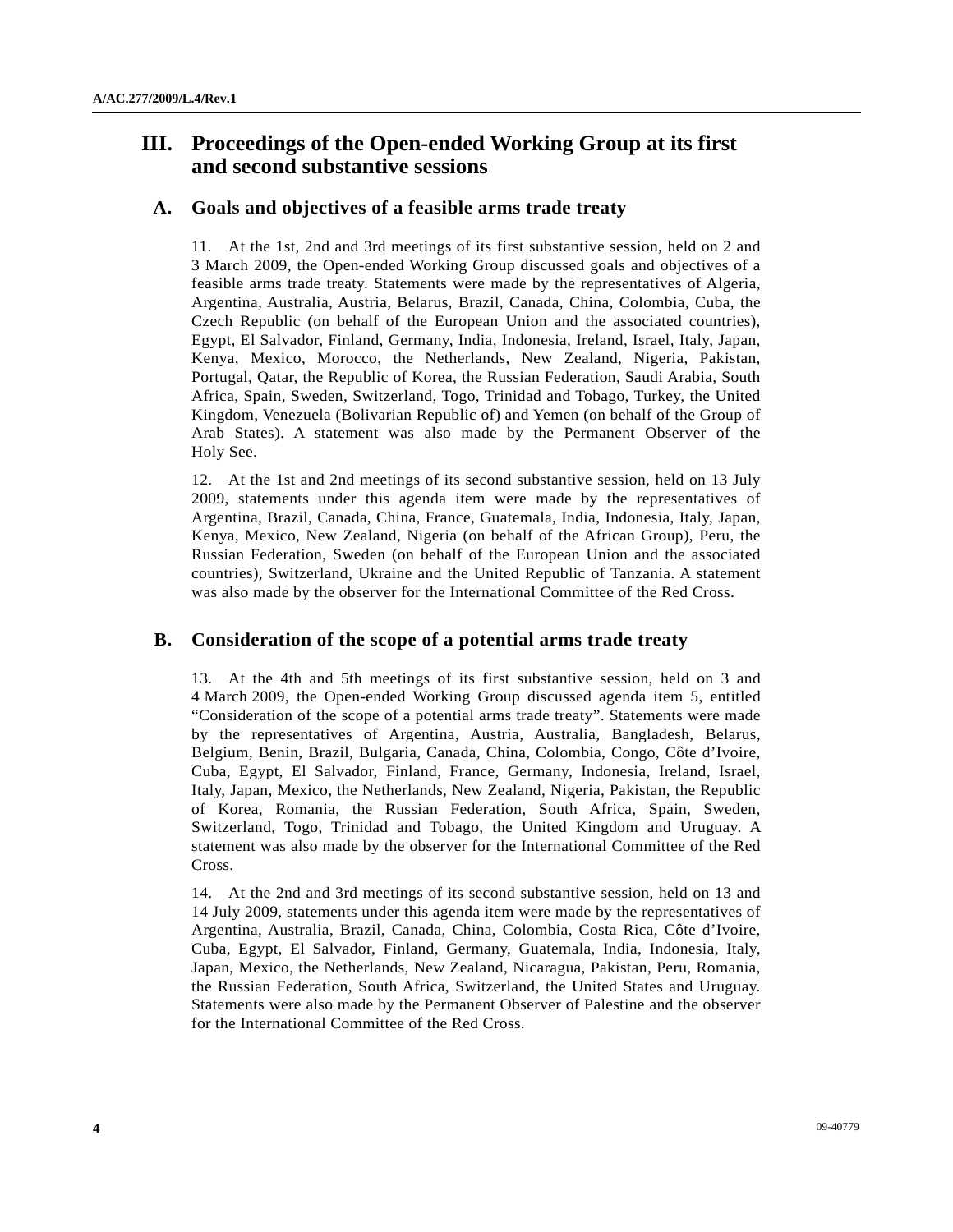## **C. Consideration of the principles and draft parameters of a potential arms trade treaty**

15. At the 6th and 7th meetings of its first substantive session, held on 5 March 2009, the Open-ended Working Group discussed agenda item 6, entitled "Consideration of the principles and draft parameters of a potential arms trade treaty". Statements were made by the representatives of Algeria, Argentina, Australia, Belarus, Brazil, Bulgaria, Canada, China, Colombia, Côte d'Ivoire, Cuba, Ecuador, Egypt, France, Germany, India, Indonesia, Ireland, Israel, Italy, Jamaica, Japan, Morocco, the Netherlands, New Zealand, Nigeria, Norway, Pakistan, Paraguay, the Republic of Korea, Romania, the Russian Federation, Slovenia, South Africa, Spain, Switzerland, Togo, Trinidad and Tobago, the United Kingdom, the United States and Uruguay. A statement was also made by the observer for the International Committee of the Red Cross.

16. At the 4th and 5th meetings of its second substantive session, held on 14 and 15 July 2009, statements under this agenda item were made by the representatives of Argentina, Belarus, Belgium, Brazil, Bulgaria, Canada, Chile, China, Colombia, Côte d'Ivoire, Cuba, the Czech Republic, Egypt, France, Germany, Guatemala, India, Indonesia, Israel, Iran (Islamic Republic of), Italy, Japan, Kenya, the Netherlands (also on behalf of Liberia), Nigeria, Norway, Pakistan, Portugal, Romania, the Russian Federation, Samoa, Saudi Arabia, Sierra Leone, Singapore, South Africa and Uruguay. Statements were also made by the Permanent Observer of Palestine and the observer for the International Committee of the Red Cross.

### **D. Other aspects to be addressed by a potential arms trade treaty**

17. At the 8th meeting of its first substantive session, held on 6 March 2009, the Open-ended Working Group discussed agenda item 7, entitled "Other aspects to be addressed by a potential arms trade treaty". Statements were made by the representatives of Algeria, Argentina, Chile, Colombia, Cuba, the Czech Republic (on behalf of the European Union and the associated countries), Iran (Islamic Republic of), Israel, Jamaica, Kenya, Mexico, Morocco, Nigeria (on behalf of the African Group), Peru, the Republic of Korea, the Russian Federation, Saint Vincent and the Grenadines, Saudi Arabia and Singapore.

18. At the 6th meeting of its second substantive session, held on 15 July 2009, statements under this agenda item were made by the representatives of Egypt, France, India, Italy, Jamaica (on behalf of the Caribbean Community), Japan, Nigeria, Paraguay, the Russian Federation, Spain, the United Kingdom, the United Republic of Tanzania and the United States.

19. On 16 July, the Open-ended Working Group suspended the 7th meeting of its second substantive session for an informal exchange of views with representatives of civil society.

## **E. General**

20. In accordance with its mandate as contained in paragraph 5 of General Assembly resolution 63/240, the Open-ended Working Group considered, in an open